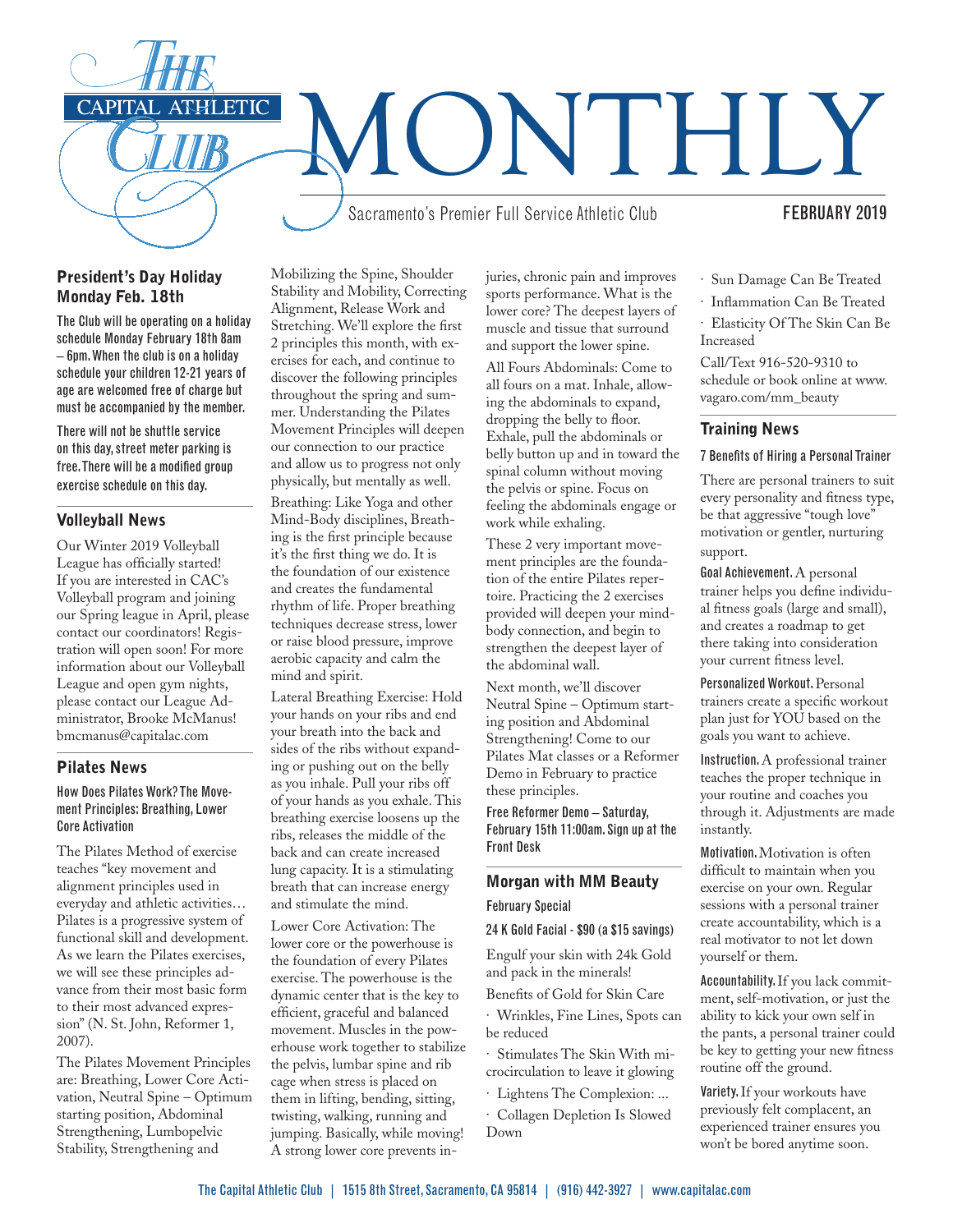#### CLUB NEWS 2000 FOR THE NEWS 2000 FOR THE NEWS 2000 FOR THE NEWS 2000 FOR THE NEWS 2000 FOR THE NEWS 2000 FOR THE NEWS 2000 FOR THE NEWS 2000 FOR THE NEWS 2000 FOR THE NEWS 2000 FOR THE NEWS 2000 FOR THE NEWS 2000 FOR THE N CLUB NEWS

They teach a variety of exercise methods, and with some trainers, no two sessions will look the same.

Efficiency. An experienced personal trainer will make the most of your workout time, which increases the efficiency of your exercise program. This is especially beneficial when you have a limited amount of time to exercise. -ACE; What Can I Expect When Working With a Personal Trainer?; J. Matthews; 8/09

## Consistency Is Key

Consistency is one of the hardest elements to master when trying to change or create a habit, especially as it relates to fitness: When goals are too ambitious or too vague, you quickly lose momentum. Here are six ways to duke it out with your former self, retrain your brain and build a lasting habit of consistency.

1. Size Matters. Setting a large goal is great, but the best way to reach that goal is by formulating several smaller goals that give you little wins along the way.

2. Cue Your Day. According to a study published in Health Psychology, the most consistent exercisers were those who were triggered by a specific cue, such as hearing a morning alarm or meeting a friend at the gym.

3. Accept Imperfection. We are human and mistakes will happen. If you can't get to the gym because of work or you blew your diet at lunch, then find a way to exercise at home for 30 minutes after work or have a healthy dinner later — and give yourself credit for that. Rise above that feeling of defeat and remember your purpose, and you'll be more likely to get back on track the next day.

4. Trust the Process. We as a society tend to lean toward behaviors that reward us instantly, but you have to be patient. It took you years to become de-conditioned or to gain 25 pounds, and you won't bounce back immediately. It will happen for you — maybe

not tomorrow, but it will happen if you are consistent.

5. Make it Fun. Research published in the Journal of Behavioral Medicine found that exercise that was enjoyable made people come back more often to exercise than activities that were considered a drag. Everyone is different and will be inspired by different types of movement, so try everything and don't settle until you find something you love.

6. Feel, and remember the Feels. Exercise is associated with positive physical and mental feelings, and even a few days of skipped activity can interfere with motivation and stress levels. Remember those feel-good sensations and sense of accomplishment on days when you're not motivated to exercise — then just do it.

### Health News

Worst Things to Eat or Drink Before a Workout...continued from December

High-Fat Food. Not all fats are bad for you. But foods that have a lot of any fat can be a bad idea if you're about to be active. Things like red meat make your body work hard to change their fat to energy. That can make you tired before you even get started.

Yogurt. As with protein bars, you'll need to read the label carefully. Certain brands can be surprisingly high in sugar and fat, neither of which is good for your workout. If you don't digest dairy easily, a stop at the gym can make things worse.

Smoothies. These sound great in theory as a way to hydrate and get nutrients at the same time. But in practice, they can be less than ideal. Some are packed with sugar and will give you only a short burst of energy before the dreaded "crash." Some can also have as many as 800 calories.

Flaxseed. This seed has all sorts of potential health benefits -- some people use it to try to ease constipation or lower their cholesterol level. But it's high in fiber and

fatty acids, which aren't what you want before a workout.

Fast Food. It might be tempting, but skip the drive-through on the way to the gym. Chances are, you'll feel uncomfortably full, and the fat and sugar in most fast food items will keep you from getting the most out of your workout.

Energy Drinks. Like smoothies, these might seem like a natural pre-workout boost, but they have lots of things that can make you jittery and raise your heart rate and blood pressure. It's better to steer clear of energy drinks until after your workout.

Soda. This can give you the "daily double" of sugar and caffeine. You'll get a quickly disappearing rush of energy and lots of calories, along with all the issues caffeine can cause. It doesn't give you any nutritional value and isn't a good choice for hydration.

Don't Go Hungry. While plenty of things aren't great for pre-workout snacks, not eating might be just as bad, even if you're trying to lose weight. Your body needs fuel to keep you going strong, but it needs the right fuel at the right time

What to Eat. Experts say the best way to go is a snack that's a combination of carbs (to give you fuel) and protein (to get your body ready to build and repair muscles). Some ideas include a banana and some peanut butter with crackers, a handful of nuts and raisins, or a hardboiled egg.

### Brian, Janis, Andrew, and Rico Massage Department

Massage and Money - We continue our series about the reasons why people don't receive massage by considering the cost-factor. Many things demand our attention and our money. It's enough to make you shout "ENOUGH ALREADY!" We get it…And Massage, like most everything, has a pricetag. But, Massage has benefits, benefits that you will literally feel and that last, unlike most of the junk being hawked. Here a short list of Massage benefits:

- · Boost immunity
- · Better sleep
- · Pain reduction
- · Relieve chronic pain including arthritic conditions
- · Increase range of motion
- · Better circulation
- · Improved physical and mental performance
- · Headache and migraine relief
- · Reduction of depression symptoms

### · Physical and psychological relief from anxiety and other psychological issues including stress.

The bottom-line is this: Spending some hard-earned cash on your health is well worth the expense, correct? Of course, and we all know it. Schedule your CAC Massage via the front desk today. You'll be glad you did. And don't forget to use your \$10 off coupons for a One Hour Massage! \*Coupons expire 2/28/2019

PS: Valentine's Day is approaching. Treat that special someone in your life to a Massage to show them how you feel about them. Massage gift cards are available at the front desk.

Cheerio~ Brian, Rico and Andrew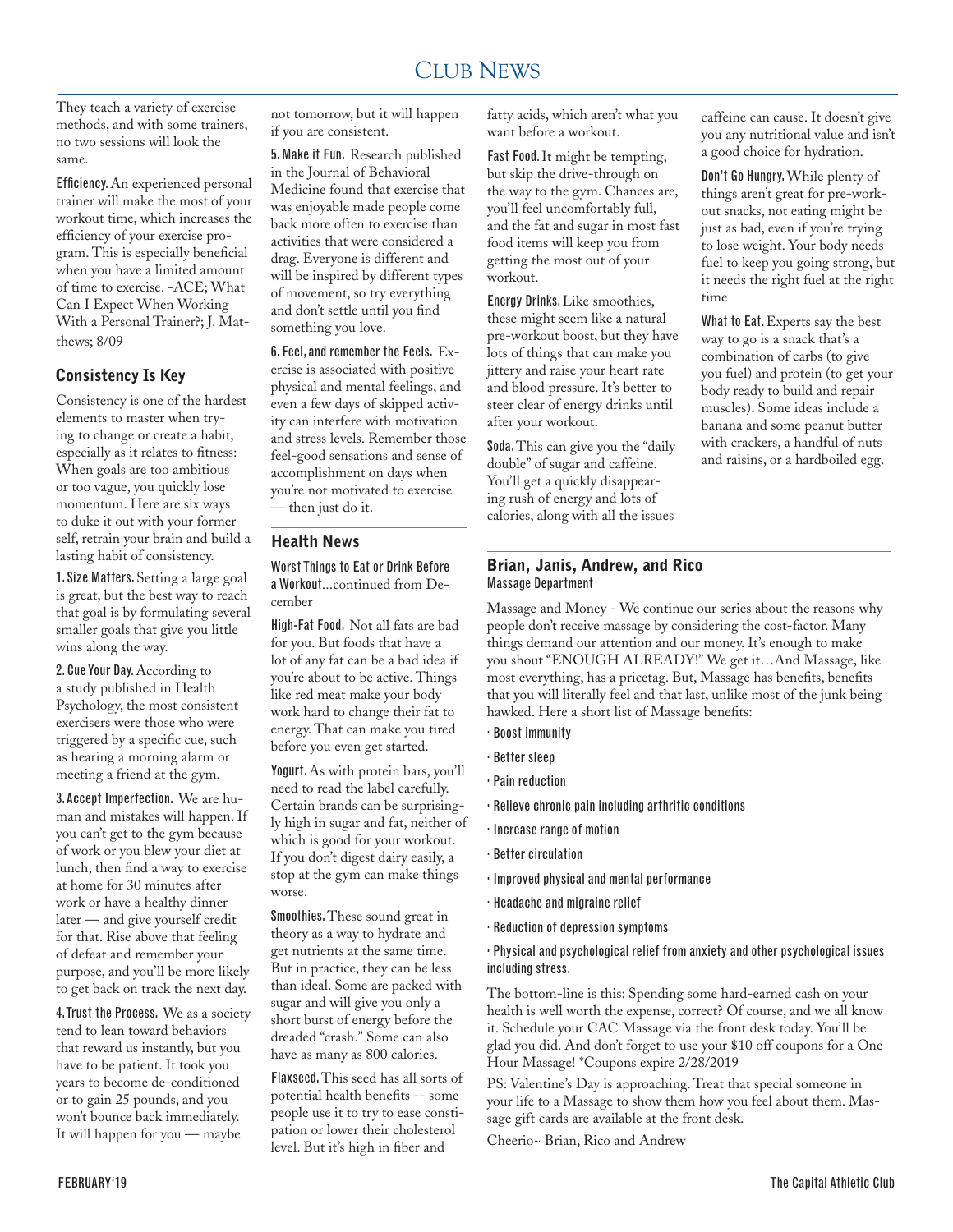# DEPARTMENT NEWS

### Rick Leonard General Manager

• We are pleased to announce that the Club will once again host another Sacramento Ballet Performance/Social. This special event is scheduled for Friday April 26th. Because of the popularity of this event each member will be limited to no more than 2 guests. Guests



must be 16 years of age or older. Tickets will go on sale mid March.

- • Just a reminder that the use of cellular phones are prohibited in both the spa & locker areas for privacy purposes. Photographing or talking on your cell phones are prohibited in the exercise areas.
- Member courtesy Please remember to place your used towels in the proper receptacles, wipe down the exercise equipment & sinks when you are done utilizing them.
- • Towel use –Even though we try to keep towels stocked throughout the Club at times this can be a challenge. Please keep the use of towels to a reasonable level for everyone's convenience. It would be impossible for the Club to keep towels stocked, if every member used 5+ towels per visit.

# Jonna Edwinson

### Group Fitness Director

• Pop-up Sunday cycle rides will start happening this month. Richard will be leading 1 hour cycle rides on specific Sundays during the winter. Dates and Times to be announced.



- • Sunday cycle with Kristen has been cancelled due to low attendance. We hope that the pop up rides we offer on some Sundays will give you an opportunity to get your workout in.
- • Saturday, February 23rd we will be hosting an Intro to Cycle workshop with Jonna from 11-12pm. This is a great beginner class for anyone interested in learning the ins and outs of a cycle class. Sign up at the front desk!
- • Monday 9am Pilot Power Pump class will be available on the schedule all of February to collect interest for this time slot. Class begins: February 4th.
- • We will be on a modified schedule for Presidents' Day on Monday, February 18th. Please check front desk and Group X board for schedule.
- • Early morning risers, we offer M/W/F 6am total body conditioning classes. Monday is legs with Jonna, Wednesday is Arms with Bernadette, and Friday is glutes/core with Scott.
- • Please check out our Capital Athletic Group X Face Book Page for updates on classes, schedule changes, instructors, and more.

# Brooke McManus

## Membership

- Happy 2019 from the CAC Membership Department! We hope all of our members are practicing healthy habits in the New Year!
- • This month you can refer your sweetie for a special enrollment offer that includes Zero Initia-



tion Fee and a \$50 referral credit! If you're thinking about adding your Spouse to your membership account, now is the time! Addon Spouses receive a special family discount! Please see Brooke or Tom in Membership for more information! Brooke McManus: bmcmanus@capitalac.com Tom Petrul: tpetrul@capitalac.com

- • Please don't forget to supply your friends and family with your free 10 day passes! Our December Newsletter provides you with many other generous deals on services such as, Massage, Esthetician Services, Salon Services, Personal Training, and Small Group Training that you received in our Holiday discount card! It's not too late to pick up a December Newsletter from our Membership team! Coupons & passes expire February 28, 2019 \*One pass per person
- Follow CAC on all of our Social Media Platforms! Twitter: @capitalathletic Instagram:@capitalac Facebook: @capitalathleticclub

# John O'Sullivan

## Athletic Director, Newsletter Editor

### josullivan@capitalac.com

'If you always put limits on everything you do, physical or anything else, it will spread into your work and into your life. There are no limits. There are only plateaus, and you must not stay there, you must go beyond them' - Bruce Lee



Fee based personal training is available if you want to reach your goals faster, more effectively or even add to the list of goals you have.

### Morgan Merrill Beauty Esthetician 24 K Gold Facial - \$90 (a \$15 savings)

Engulf your skin with 24k Gold and pack in the minerals! Benefits of Gold for Skin Care

- · Wrinkles, Fine Lines, Spots can be reduced
- Stimulates The Skin With microcirculation to leave it glowing
- Lightens The Complexion: ...
- · Collagen Depletion Is Slowed Down
- Sun Damage Can Be Treated
- · Inflammation Can Be Treated
- · Elasticity Of The Skin Can Be Increased

### Call/Text 916-520-9310 to schedule or book online at www.vagaro.com/ mm\_beauty

Don't know what to get that hard to shop for person in your life? MM Beauty offers gift certificates! Contact Morgan at 916-520-9310 to purchase or by email at morganmerrillbeauty@gmail.com. Morgan is available by appointment and is now available with more hours for

your convenience! Contact her today!

## Capital Cutters

Contact Michelle (916-812-2352), Linda (916-479-3709), Veronica (916-256-6738), or Jennifer (916-430-9484) today to set up an appointment.



Do you love your hair? At Capital Cutters we LOVE hair! Come in for a new haircut, color, or a total hair makeover and fall in love with your hair again!!